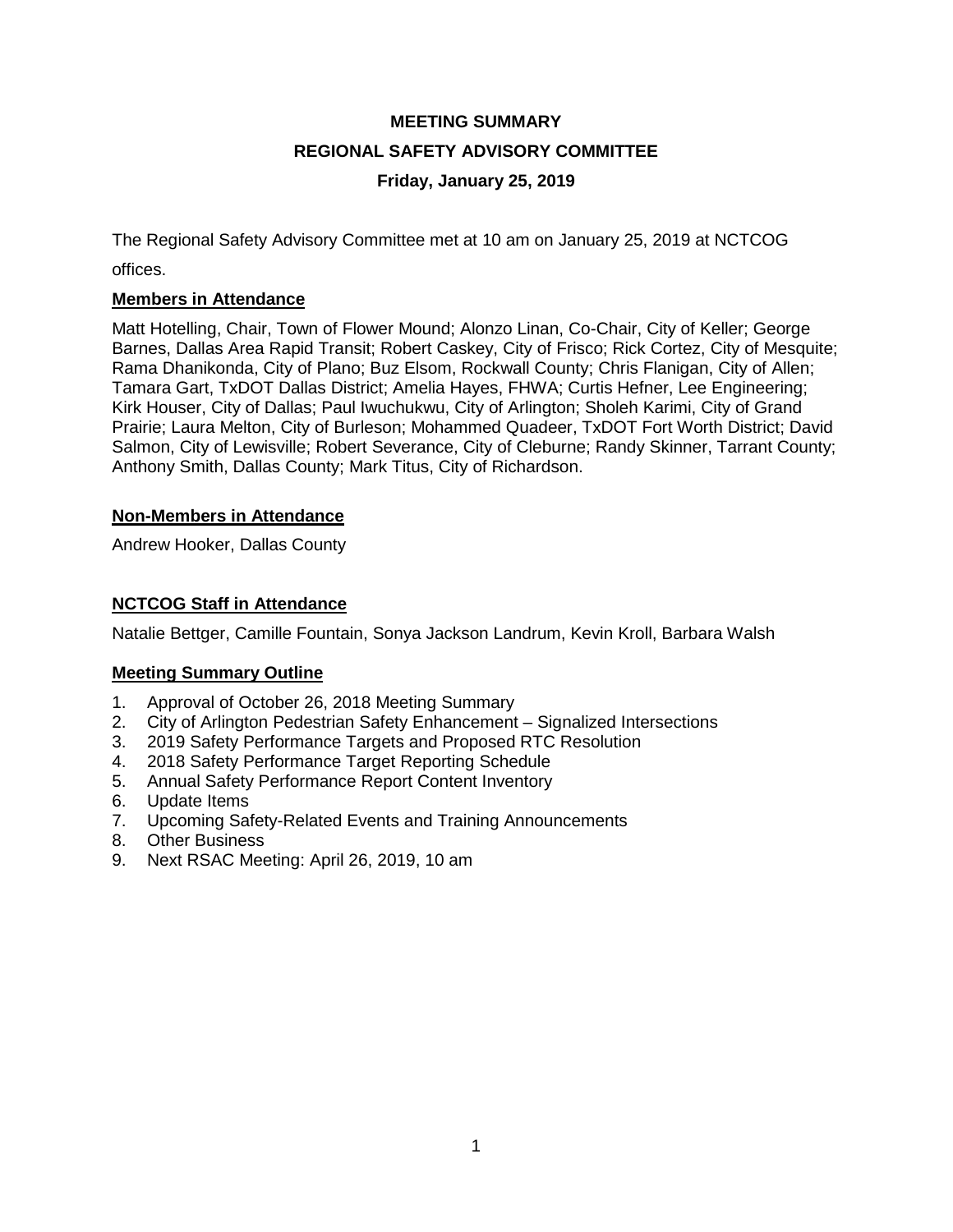#### **1. Approval of October 26, 2018 Meeting Summary – Matt Hotelling, Chair, Town of Flower Mound**

The October meeting summary was accepted with corrections.

## **2. City of Arlington Pedestrian Safety Enhancement at Signalized Intersections – Paul Iwuchukwu, City of Arlington**

Paul Iwuchukwu presented on the City of Arlington's Pedestrian Safety Enhancements. The City undertook a study of all pedestrian accidents in a three-year period (2014-2017). The study found that 2.4 percent of all crashes in the City of Arlington involved pedestrians or bicyclists. More than 10 percent of all fatal and serious injury crashes involved pedestrians or bicyclists, and more than 30 percent of all fatal crashes involved pedestrians or bicyclists. The City then initiated a pedestrian safety enhancement program. A deep analysis of all pedestrian crashes within 2014-2017 was performed. The report found an unexpected 70 reported pedestrian/bicycle crashes happened at signalized intersections. After the analysis, the city decided to provide Lead Pedestrian Interval (LPI) timing signals – the pedestrian walk signal – before vehicles are given a green light at signalized intersections. They also omitted the permissive left-turn phase during pedestrian call. This was a highly effective mitigation strategy and had little or no adverse impact on vehicular movement since the operation is actuated by pedestrian calls only.

Initial deployment of the LPI controllers were placed at 43 locations to date (of the 70 reported crash locations). Paul provided detailed diagrams of existing and proposed intersection lighting (LPI, flashing yellow arrow, permissive turn lighting). The presentation is available on the [RSAC website.](https://www.nctcog.org/trans/about/committees/regional-safety-advisory-committee)

This measure will be implemented throughout the city at all signalized intersections. This effort has no effect on the synchronization of signals upstream or downstream.

Leading Pedestrian Intervals are one of the officially approved safety countermeasures. In two to three years after at least 120 LPI are deployed, the City will have enough data to do a study comparing before and after results and be able to present the reduction in number of pedestrian and bicyclist crashes.

The presentation is available on the [RSAC website.](https://www.nctcog.org/trans/about/committees/regional-safety-advisory-committee)

#### **3. 2019 Safety Performance Targets and Proposed RTC Resolution– Camille Fountain, NCTCOG**

Federal legislation specifies quantitative performance measures that must be tracked and reported annually or biennially. Camille provided a brief review of the 2018 targets approved by the Regional Transportation Council (RTC) in December 2017, and at that time, establishing the regional safety position that even one death on the transportation system is unacceptable. The RTC approved over \$30 million funding for future safety project implementations.

Camille listed the roadway safety performance targets. TxDOT safety performance targets were developed as part of a two-year statewide effort involving feedback from stakeholders representing the four Es – engineering, enforcement, emergency response and education.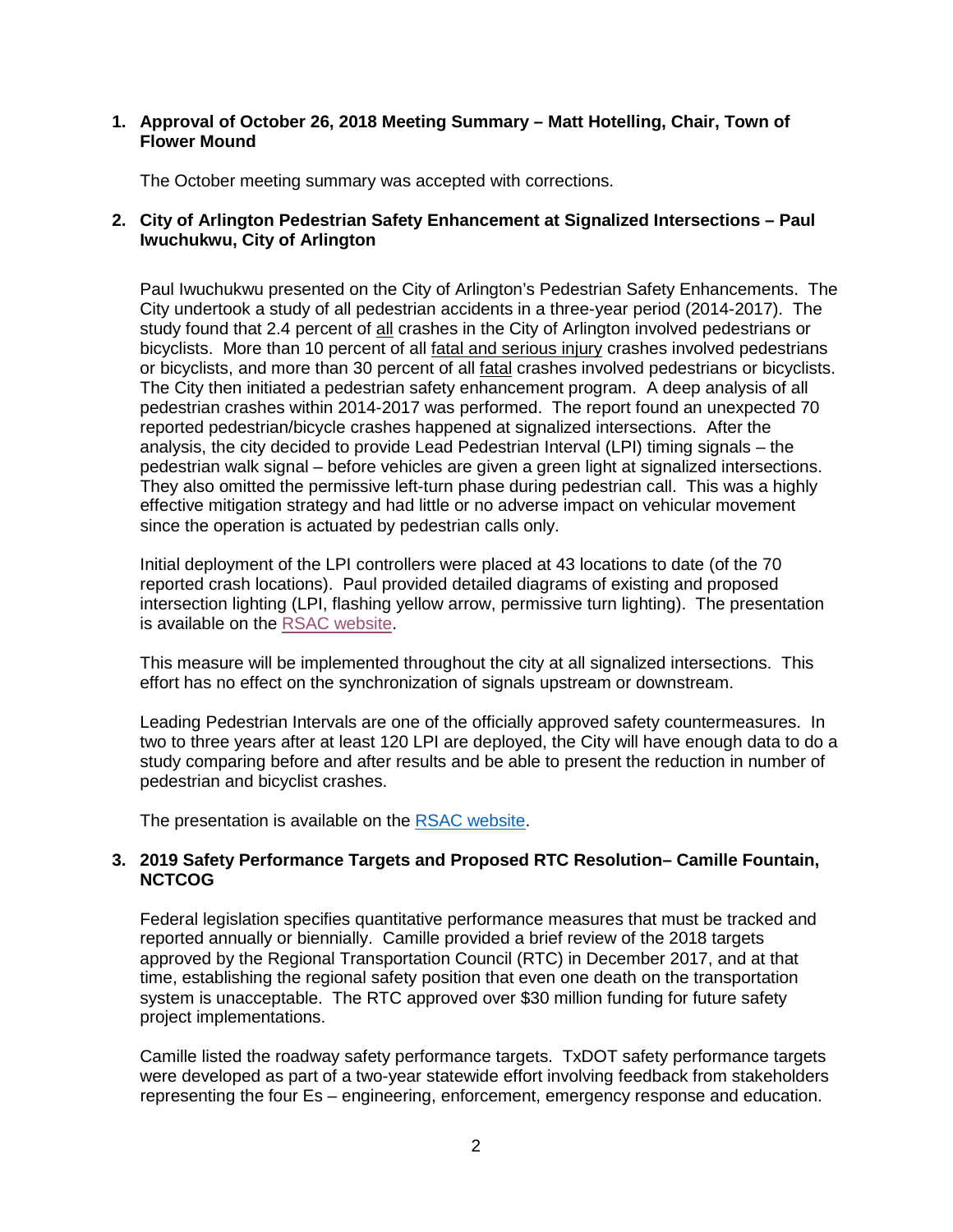It was determined that a two percent reduction in each area could be achieved by 2022, the target year for the Strategic Highway Safety Plan. TxDOT's safety performance target for 2018 was 0.4%; for 2019 the target is 0.8% reduction. Camille next presented the proposed RTC safety performance targets resolution components. As part of NCTCOGs' next steps, the recommendation is that NCTCOG support TxDOT's Safety Performance Targets of a two percent reduction in 2018 for the five roadway safety performance target areas and approve support for targets for 2019-2022.

The presentation is available on the [RSAC website.](https://www.nctcog.org/trans/about/committees/regional-safety-advisory-committee)

#### **4. 2018 Safety Performance Target Reporting Schedule – Sonya Landrum, NCTCOG**

Sonya Landrum presented the schedule for reporting the results based on 2018 Safety Performance Targets and the timeline of what TxDOT and the MPOs went through in setting 2018 targets.

Federal Highway Administration (FHWA) required TxDOT set their targets through their SHSP by August 31, 2017. The MPO then had 180 days (February 27, 2018) to set targets. Based on FHWA's mandated schedule, December 2019 is when the crash data as well as fatality data will be finalized/ready. At that point, NCTCOG can start pulling crash data and evaluate how the region did on 2018 targets. FHWA will notify TxDOT by March 2020 if any significant progress was made towards 2018 goals. After that, the same schedule will be followed annually.

FHWA determines if a State DOT has met or made significant progress toward meeting its targets when at least four of the five targets have been met, or the outcome for a performance measure is less than the five-year rolling average for the year prior to the State's target establishment.

The presentation is available on the [RSAC website.](https://www.nctcog.org/trans/about/committees/regional-safety-advisory-committee)

#### **5. Annual Safety Performance Report Content Inventory – Sonya Landrum, NCTCOG**

NCTCOG publishes an annual Safety Performance Report that includes an update on all safety-related projects that NCTCOG is involved in. Sonya provided a list of historically recurring topics; and intermittent topics covered in the report. The goal is to find out if there are other safety-related projects the committee would like NCTCOG to provide updates on. Sonya's presentation provided an overall view of the information gathered and included in the safety performance report and asked the committee for input on other topics they would be interested in seeing included in the annual report.

Committee members had the following ideas and questions:

Q. [Robert Severance] Do you report anything on the Selective Traffic Enforcement Program? The ability to see enforcement activities has always been a missing hand to this issue.

A. [Sonya Landrum] NCTCOG does not report this information to date but it can be gathered and included. Is there interest in seeing this in NCTCOG's annual report?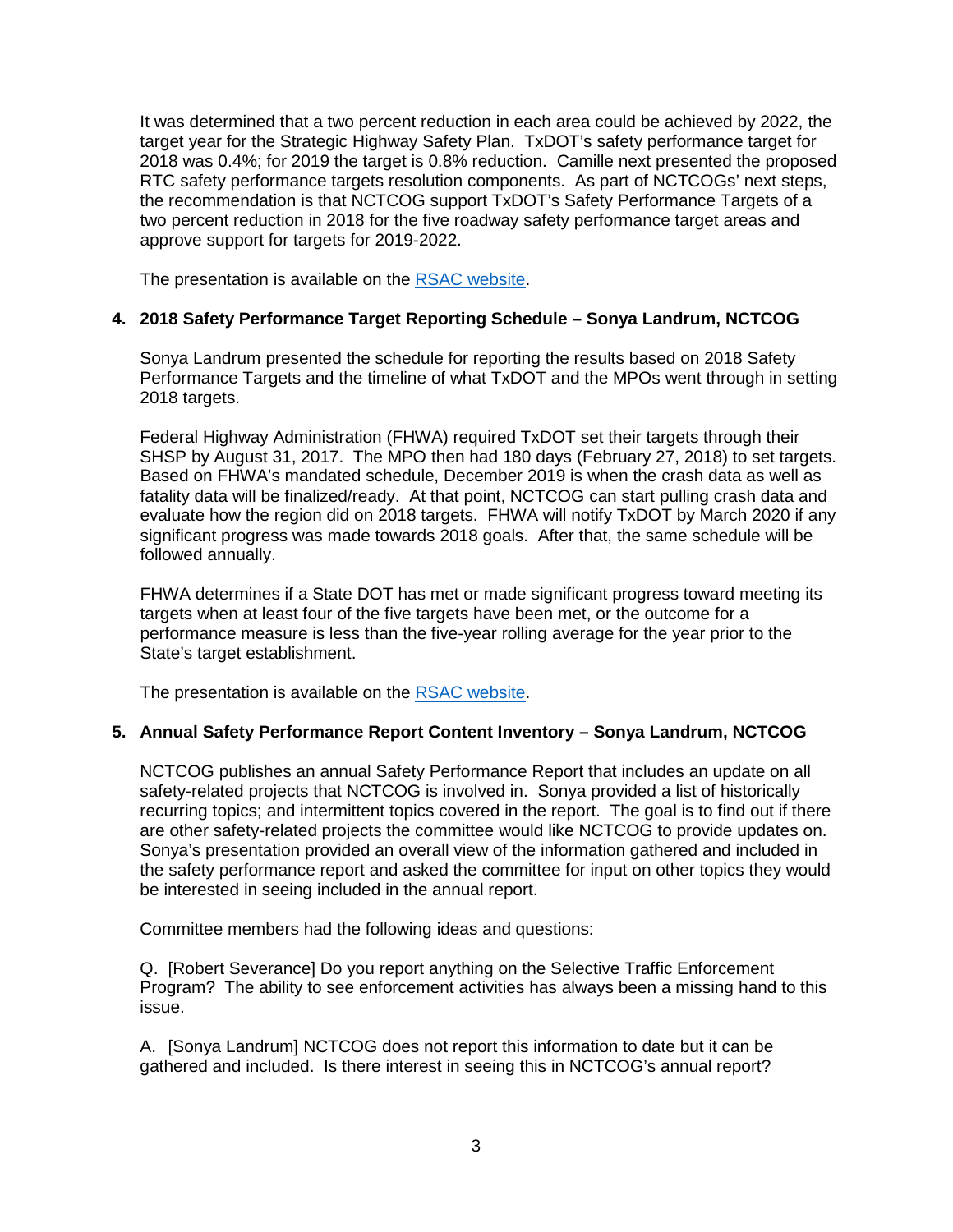Q. [Robert Severance] What is the potential of getting other enforcement information included in the report, even if it is the type of citations, such as speeding, or those that don't get reported into the state system as a crash? Is that something this committee would see useful, as you take this and distill it down into your local community? If it is, then how would we go about doing such?

A. [Natalie Bettger] I would be interested in looking at this further from NCTCOG's perspective. I have also talked to other police agencies in the region and a lot of the crashes occurring involve unlicensed and uninsured drivers, and unregistered vehicles. This is a bigger issue above this Committee but maybe that would identify policies that need to be addressed, or legislative type changes that need to be made that this group could push forward. I think it is a good idea to look at some of that information and see what the trends are telling us, and what could be improved. If citations are issued for certain infractions, is there technology we could put out there to help solve this so police agencies are not having to enforce it, it's done through other mechanisms.

Q. [Alonzo Linan] I am not asking for more data, the whole idea is – what we do on the engineering side is necessary and fantastic, but it is always reactive. How do we get ahead of it before it becomes an issue? I think those citations will give us some insight.

[Natalie Bettger] Robert Severance, how would we gather that information? Do police agencies share that, and would NCTCOG be able to have access to it?

*A.* [Robert Severance] I think it would depend on what you are gathering. The Selective Traffic Enforcement Program is a grant program through TxDOT; they keep data on that for performance measures. I believe that those citations that make it to a court would be reported to the State. From a law enforcement agency, there is value in looking at total stops. However, with some of the legislative changes made in the last session where police are documenting even more information on each stop, whether or not it results in a citation, there may be a way to collect all that data regionally or on a statewide basis at some point in the future. Groups may wish to look at this.

Q. {Natalie Bettger] Should we incorporate some transit safety data into report, and how would we get that data?

A: [Danny Bailey (DART)] I don't think so at this time, but it may be something I can get presented to you.

Q: [Randy Skinner] What impact have quiet zones had to crashes as more and more quiet zones are being implemented at railroad crossings? Is there any change at all, or has it improved?

A. [Sonya Landrum] We can coordinate with our freight team to see if they have done any studies and follow up on that to the committee.

Q. [Alonzo Linan] Is there a way to stratify some of county numbers between gradeseparated or access-controlled roadways from surface streets?

A. [Sonya Landrum] The crash rates that we evaluate are on limited access facilities only, but NCTCOG can evaluate surface streets on a request level.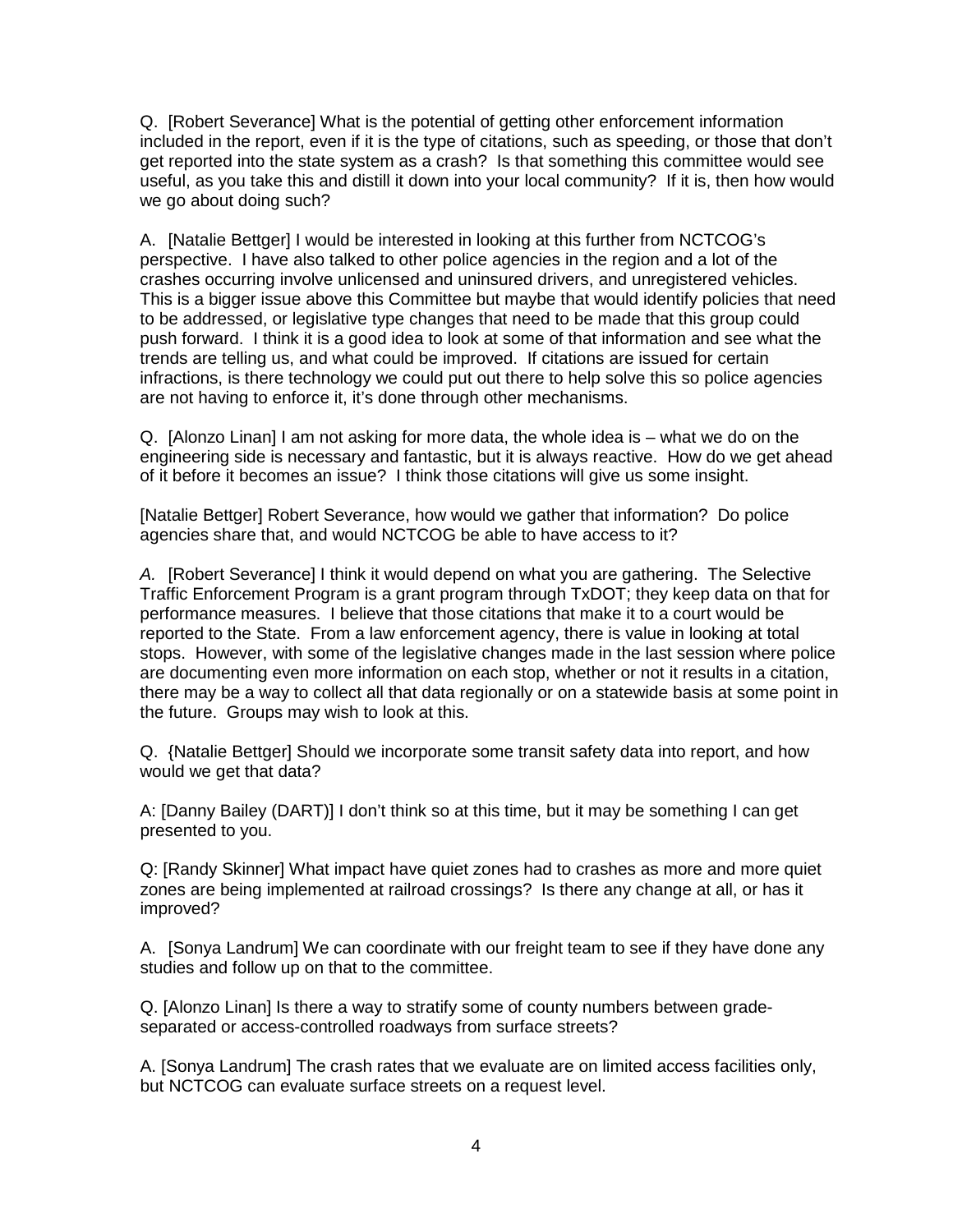Q. [Curtis Hefner] It might be of interest to report on crash rates in terms of per capita for population, and daily population for commuters.

## **6. Update Items**

a) 2019 Incident Management Equipment Purchase Call for Projects Camille provided an update on the 2019 IM Equipment Purchase Call for Projects. NCTCOG is experiencing a delay waiting to get official approval from TxDOT to release the Call. Pending TxDOT approval the Call will open and remain open for 60 days. Recommended projects will be brought before RSAC before proceeding with approvals.

Sonya added that due to the federal shutdown and cash flow, so as not to obligate funds, there may be an additional delay on approving projects.

- b) Commercial Vehicle Enforcement Safety-Related Initiatives Kevin Kroll
	- i. Commercial Vehicle Enforcement Equipment and Training Program This program would provide portable weighing equipment to CVE agencies at no cost to the agency. Delays are being experienced, and NCTCOG hopes to have more information at the next RSAC meeting.
	- ii. Commercial Motor Vehicle Violations Training This training was last offered in January 2016. Training is scheduled for March 18 and 19, 2019 at NCTCOG. This is a four-hour class, offered to judges and prosecutors as well as CVE officers or personnel, and any other court professionals interested in the training. The same material is offered at each class.
- c) Takata Airbag Recall Update

The National Highway Traffic Safety Administration released a report at the end of 2019 detailing their efforts throughout the year on the nationwide recall. During the last year, 7.2 million airbags have been replaced. Before the recall ends in 2022, 16.7 million airbags still need to be replaced. Additional vehicle makes and models and model years have been added to the recall list for a total of four million additional vehicles. These include Toyota, Lexus, Tesla, Chrysler, and Ford models.

- d) Road Safety Professional Certification Matt Hotelling announced this is a brand-new certification offered through the [Transportation Professional Certification](http://www.tpcb.org/rsp/default.asp) Board.
- e) Upcoming Safety Awareness Campaigns Sonya reminded members that two national safety awareness campaigns will kick off in April: [Distracted Driving Awareness Month,](https://www.nsc.org/road-safety/get-involved/distracted-driving-awareness-month) and [National Work Zone Awareness](http://www.nwzaw.org/)  [Week](http://www.nwzaw.org/) (April  $8 - 12$ ). Campaign and additional information are available on the websites.

# **7. Upcoming Safety-Related Events and Training Announcements**

- a) [Traffic Incident Management First Responder and Manager Course:](http://csrtc.nctcog.org/cvsfdropfull.aspx?coursegroup=1246)
	- January 30 31, 2019, NCTCOG
	- $\bullet$  February 26 27, 2019, NCTCOG